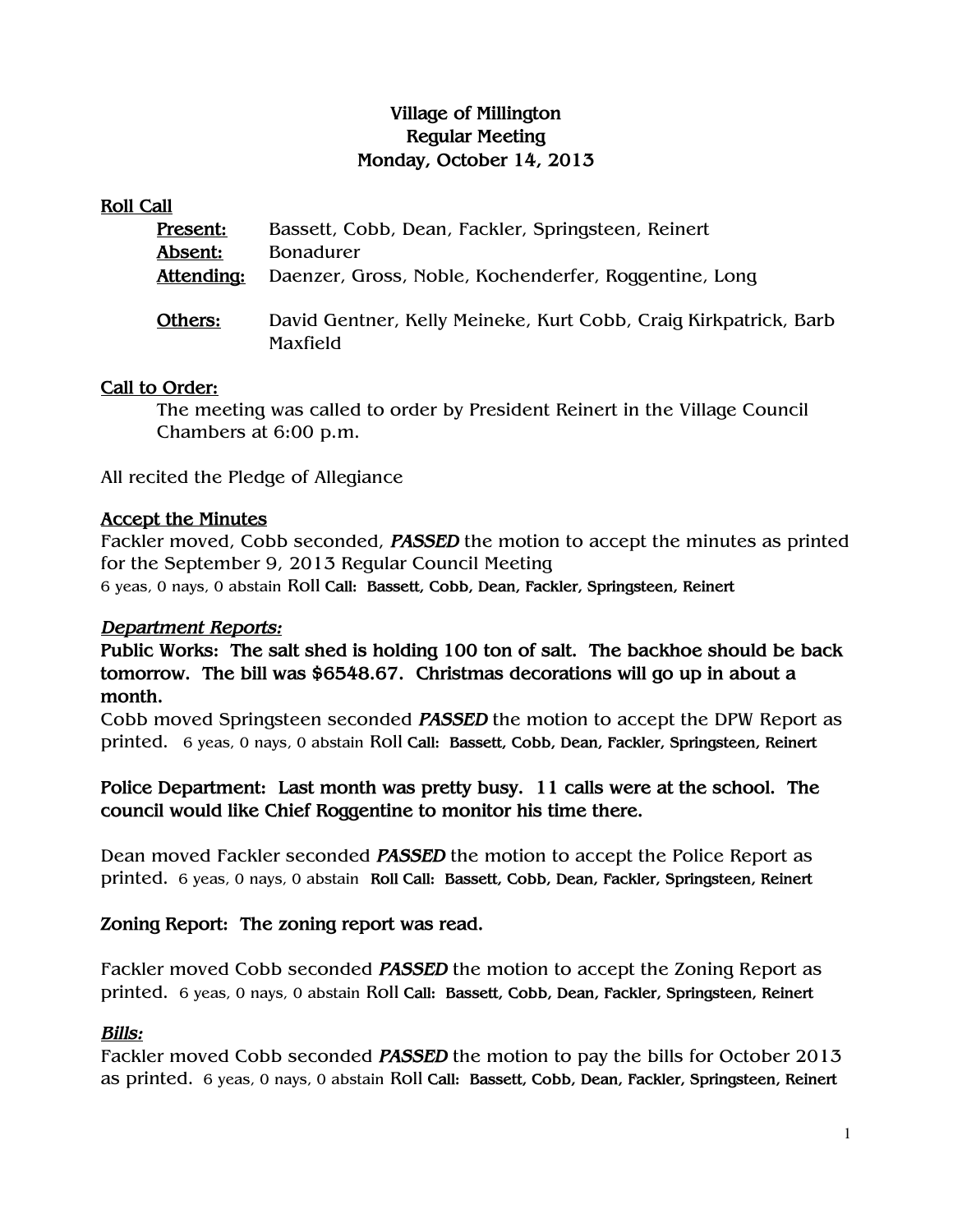#### Treasurer's Report:

Dean moved Fackler seconded PASSED the motion to accept the Treasurer's Report as printed. 6 yeas, 0 nays, 0 abstain Roll Call: Bassett, Cobb, Dean, Fackler, Springsteen, Reinert

#### Public Comment:

Viola Cobb – Michigan Pheasant Restoration Initiative discussed the banners. Ron will double-check with MDOT.

Dave Gentner: Presented new renters Kelly and John Meineke. They will be cutting and wrapping meat. The bulk foods will be moving to the farmers market. The council addressed their concerns about new renters.

Barb Maxfield: Questioned about Road Closed signs.

Tom Glynn: Discussed the garbage bill. Questioned if vacant houses were being charged and if not, should residents who do not have service (vacationers) be charged.

## Old Business:

1.CD's: We are making a new CD for \$17,033.50.

Bassett moved Springsteen seconded **PASSED** the motion to open a 24-month CD at Mayville State Bank in the amount of \$17,033.50 for the RRI fund. 6 yeas, 0 nays, 0 abstain Roll Call: Bassett, Cobb, Dean, Fackler, Springsteen, Reinert

2. Short-term disability: The council discussed the options for this policy. Mrs. Bassett will continue to look into this.

**3. Renewal for Property & Liability Insurance: Mr. Reinert read the insurance proposal.**  Fackler moved Cobb seconded PASSED the motion to renew the Property & Liability Insurance with MML Pool.

6 yeas, 0 nays, 0 abstain Roll Call: Bassett, Cobb, Dean, Fackler, Springsteen, Reinert

## New Business

1. Tera Lemay – Water Bill: Located at 8689 State Road. Their bill jumped over 2 months. They paid \$60.00 to keep their account up-to-date. The only thing they could figure is that their water may have been turned on without their knowledge. They will be installing a shut off and have put in security cameras.

Dean moved Springsteen seconded PASSED the motion to average their water bill to \$64.90 a month and forgive the remainder of the utility bill. 6 yeas, 0 nays, 0 abstain Roll Call: Bassett, Cobb, Dean, Fackler, Springsteen, Reinert